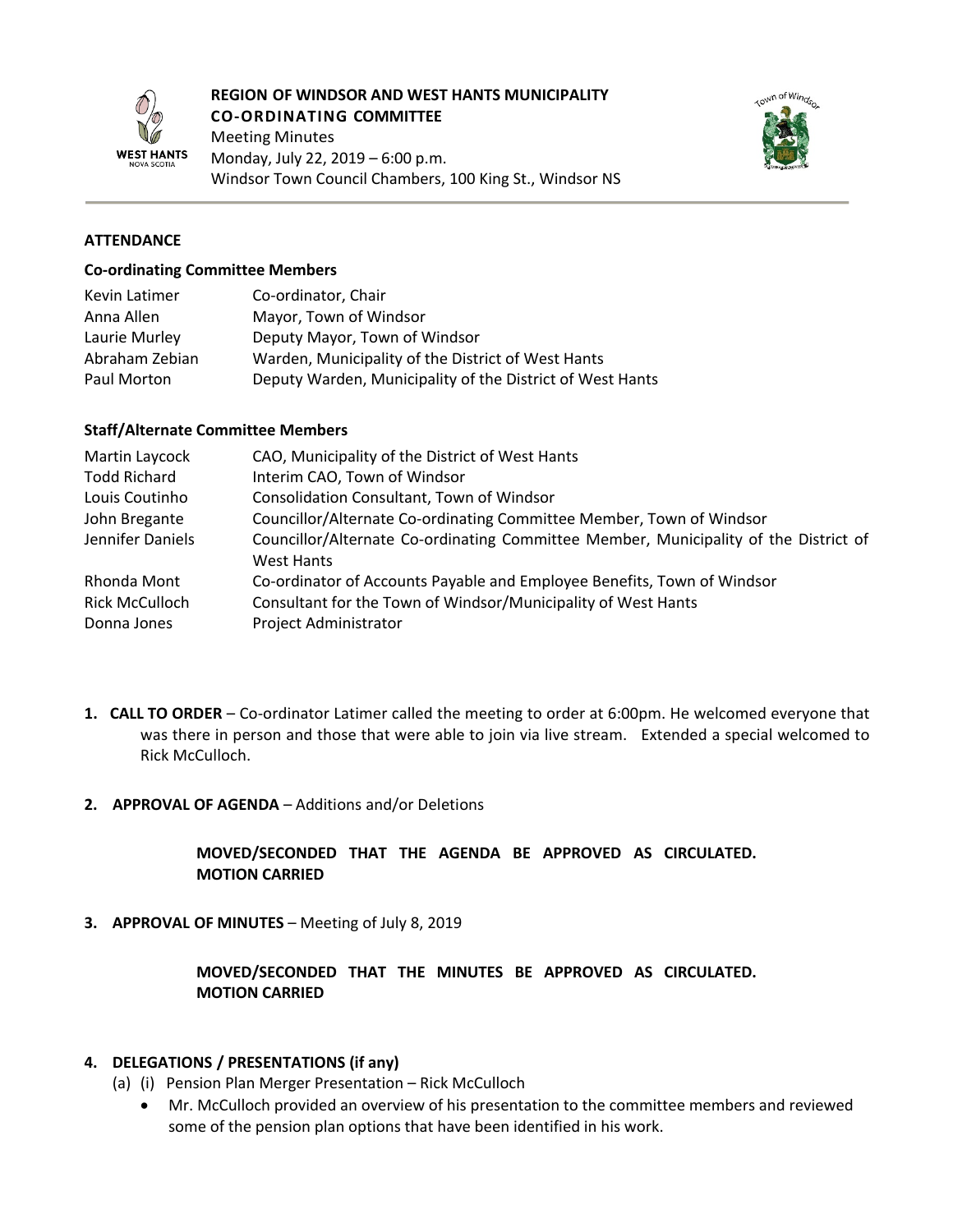- Noted that they have brought forward all of the issues identified in bringing the two pension plans together post amalgamation. Currently, the Town of Windsor has a 90-day eligibility period after being hired and the Municipality of West Hants has immediate eligibility. Currently in the process of amending the plan with the Superintendent of Pensions so that the Town of Windsor plan will be immediate eligibility as well.
- Choice for plans was between Great West Life and Manulife Financial based on information gathered. Recommended that the new region go with Manulife Financial and reviewed the variances between plans and why the choice was made for Manulife.
- Deputy Mayor Murley asked if between the two plans, did either of them have a Deferred Sales Charge (DSC), and also if there were hidden fees in addition to the management fees. Mr. McCulloch advised no to both questions.
- Mayor Allen asked if the prices that were put forward could go up or where they be locked in. Mr. McCulloch advised that in his experience, he has never seen the plan cost go up.
- Deputy Mayor Murley asked, with regards to the management fees, does it also include cost for any visits the carrier may make to the employees. Mr. McCulloch advised that he was the person that would come down once a month, or whatever the need might be, and sit down with the members and that the carrier would pay him to do that.
- Deputy Mayor Murley asked if a part of the management fee was to pay Mr. McCulloch. He advised, that yes, a portion of it was.
- Mayor Allen asked if everyone had to be a part of the pension plan. Mr. McCulloch advised that participation in the pension plan was mandatory for full time employees.
- On October 1, 2019 the assets of Great West Life, Town of Windsor will go to Manulife Financial.
- West Hants transition from the old platform to the new platform will probably happen mid-September so that by October 1, 2019 both plans will be on the same platform.
- Co-ordinator Latimer noted that when the Town of Windsor comes onto Manulife Financial, with regards to the management fees, there will be savings. Mr. McCulloch noted that when both plans come together, there will be savings as the management fees will be reduced.
- The two plans will come together and an application will be made to the Superintendent of Pensions for a name change for the plan to take effect April 1, 2020.
- Deputy Mayor Murley asked if the KYC information coming from Great West Life would not have to be confirmed with each of the individual Town of Windsor staff members. Mr. McCulloch advised that the short answer is no, that there were no KYC requirements for pension plans.
- Co-ordinator Latimer asked Mr. McCulloch if he could circle back with the committee in October with a check-in and update on how everything was going with the transition.
- (ii) Pension Plan Merger Recommendation Report
- CAO Laycock reviewed the Pension Plan Merger Recommendation Report that was put forward in the agenda package.

# **MOVED/SECONDED THAT THE CO-ORDINATING COMMITTEE APPROVE THE MERGER OF THE MUNICIPALITY OF WEST HANTS AND TOWN OF WINDSOR PENSION PLANS AND THAT THEY BE MANAGED BY MANULIFE FINANCIAL. MOTION CARRIED**

Rick McCulloch left the meeting at 6:45 pm.

#### **5. BUSINESS ARISING FROM PREVIOUS MINUTES**

(a) Work Plan Updates – Co-ordinator Latimer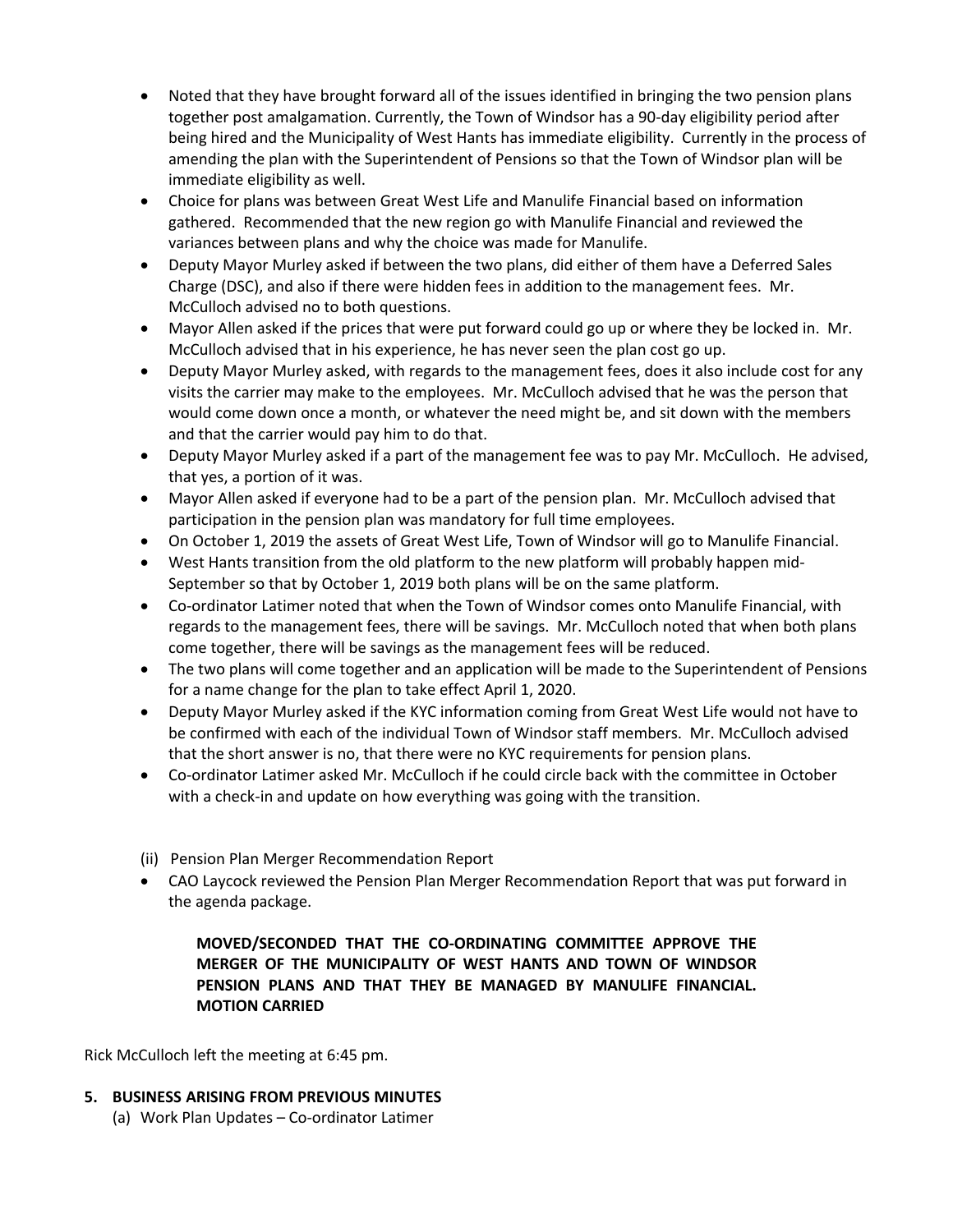- Co-ordinator Latimer gave an update to the committee members on several areas of the work plan.
- Noted that there would be an update on the decision from the NSUARB hearing regarding the governance structure on council size and polling districts for the new municipality.
- Advised that work with Gerald Walsh and Associates continues, working with the CAO's and have an organizational chart drafted that still requires some fine tuning. Waiting on input and direction from the new CAO on the proposed structure before bringing it forward to the committee for presentation and discussion.
- Advised the committee that they are nearing a close on the CAO search. More details would be discussed later in the meeting.
- Noted that there was a good presentation on pension plans this evening and at this stage we have a good plan on moving forward over the next three to four months.
- Regarding successor rights, Co-ordinator Latimer was happy to report the CAO's did reach out and had a good meeting with CUPE regarding what the situation would look like going forward. Positive and constructive discussions were had, matters left with the CUPE folks to review over the summer.
- Noted that there were good discussions had between the CAO's, Co-ordinator and the RCMP regarding the policing situation and has every confidence that things are moving in the right direction at this point. Hoping to circle back to the committee in the fall with a sense of what the structure and services will look like for the new municipality.
- Advised that Ron Dauphinee from DMA would be back to the committee in the fall with results of his analysis around tax impacts, if any, for the region.
- Noted that the CAO's have been working on the facility and infrastructure needs, trying to make some decisions around space requirements for the new municipality. Co-ordinator Latimer is encouraged that they should be able to bring something forward in the fall and provide the committee with an initial assessment on how they would propose to address those needs.
- Advised that Chrystal Remme is preparing the current newsletter and it should be ready to go out within the next week to 10 days. Co-ordinator Latimer noted that he has had good discussions with Ms. Remme around the content and structure. Asked the committee if they had any thoughts or feedback regarding the newsletter to provide this to Ms. Remme in the next couple of days.
- (b) Co-ordinating Committee meetings dates going forward
	- Co-ordintor Latimer asked the committee members what their preference was to hold future Coordinating Committee meetings. Proposed going forward with two meetings a month until December. 1<sup>st</sup> Monday in September is Labor Day so that meeting will be held on August 26<sup>th</sup>.
	- Discussions were had around having a couple meetings outside of Council Chambers, choosing different locations in the region, idea parked until future meetings.

# **6. STAFF REPORTS (if any)**

• None

# **7. BILL 55, SECTION 12 ITEMS**

# **(a) 2019 – 2020 Gas Tax Grants – Recommendation Report**

- CAO Laycock provided an overview of the Recommendation Report put forward for consideration regarding the Gas Tax.
- Mayor Allen asked how a church fits into the grant program as she has never heard of a church even requesting a grant from a municipality. CAO Laycock noted that they are an important community organization that provides services. Looking to discuss with the church to be a warming centre.

# **MOVED/SECONDED THAT THE CO-ORDINATING COMMITTEE APPROVE THE USE**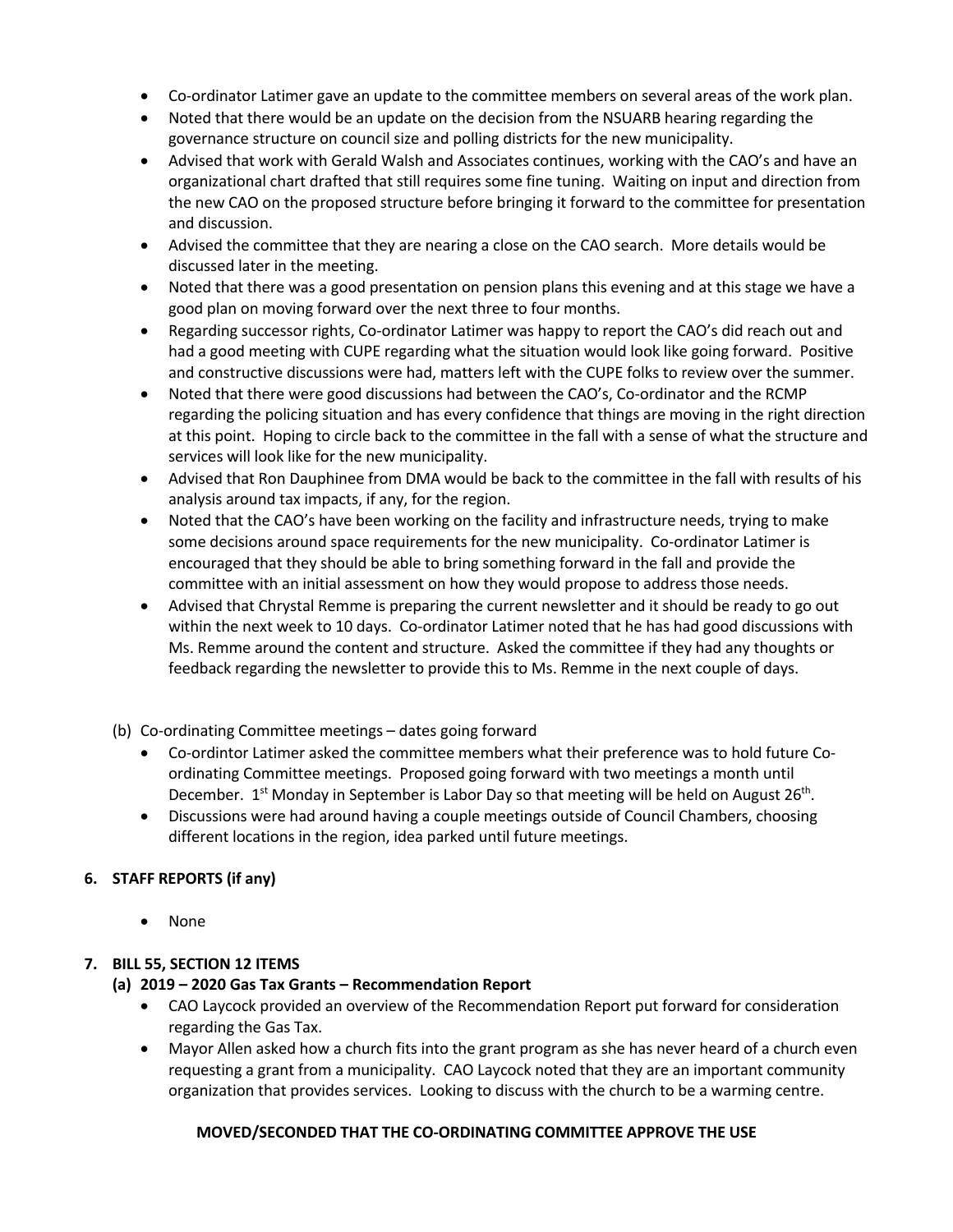**OF \$157,600 OF GAS TAX TO FUND UPGRADES TO THE GFL NEWPORT RINK HEATING SYSTEM TO A GEOTHERMAL SYSTEM TO IMPROVE ENERGY EFFICINIENCY. MOTION CARRIED**

**MOVED/SECONDED THAT THE CO-ORDINATING COMMITTEE APPROVE THE USE OF \$19,160 OF GAS TAX TO FUND BATHROOM UPGRADES IN THE HANTSPORT & AREA HISTORICAL SOCIETY BUILDING TO IMPROVE ACCESSIBILITY. MOTION CARRIED**

**MOVED/SECONDED THAT THE CO-ORDINATING COMMITTEE APPROVE THE USE OF \$10,000 OF GAS TAX TO FUND HEATING UPGRADES TO HEAT PUMPS FOR THE HANTSPORT BAPTIST CHURCH TO IMPROVE ENERGY EFFICIENCY. MOTION CARRIED**

**MOVED/SECONDED THAT THE CO-ORDINATING COMMITTEE APPROVE \$8,000 TO BE TAKEN FROM WEST HANTS GENERAL OPERATIONS FOR ACCESSIBLE PICNIC TABLES. MOTION CARRIED**

**MOVED/SECONDED THAT THE CO-ORDINATING COMMITTEE APPROVE THE USE OF \$10,000 OF GAS TAX TO FUND HEATING UPGRADES TO HEAT PUMPS FOR THE STE. CROIX COMMUNITY HALL TO IMPROVE ENERGY EFFICIENCY. MOTION CARRIED**

**MOVED/SECONDED THAT THE CO-ORDINATING COMMITTEE APPROVE THE USE OF \$10,000 OF GAS TAX TO FUND INSULATION UPGRADES TO THE BRAMBER NEW HORIZONS BUILDING TO IMPROVE ENERGY EFFICIENCY. MOTION CARRIED**

**MOVED/SECONDED THAT THE CO-ORDINATING COMMITTEE APPROVE THE USE OF \$8,000 OF GAS TAX TO FUND UPGRADES TO THE PISIQUID CANOE CLUB FLOORING TO IMPROVE RECREATIONAL SERVICES. MOTION CARRIED**

**MOVED/SECONDED THAT THE CO-ORDINATING COMMITTEE APPROVE A MAXIMUM OF \$13,500 FROM THE GAS TAX RESERVE FOR AVON RIVER HERITAGE SOCIETY TO PURCHASE AND INSTALL TWO HEAT PUMPS THAT HAVE CRITICAL COMPONENTS RAISED AT LEAST 2 METERS FROM THE GROUND. MOTION CARRIED**

**MOVED/SECONDED THAT THE CO-ORDINATING COMMITTEE APPROVE UP TO \$15,000 OF WEST HANTS GAS TAX TO FUND HEATING UPGRADES TO HEAT PUMPS FOR THE FALMOUTH COMMUNITY HALL TO IMPROVE ENERGY EFFICIENCY. MOTION CARRIED**

**MOVED/SECONDED THAT THE CO-ORDINATING COMMITTEE APPROVE UP TO \$15,000 OF WEST HANTS GAS TAX TO FUND ROOFING UPGRADES TO THE SWEET CORNER COMMUNITY HALL TO IMPROVE AVAILABILITY AND USE OF THE COMMUNITY FACILITY. MOTION CARRIED**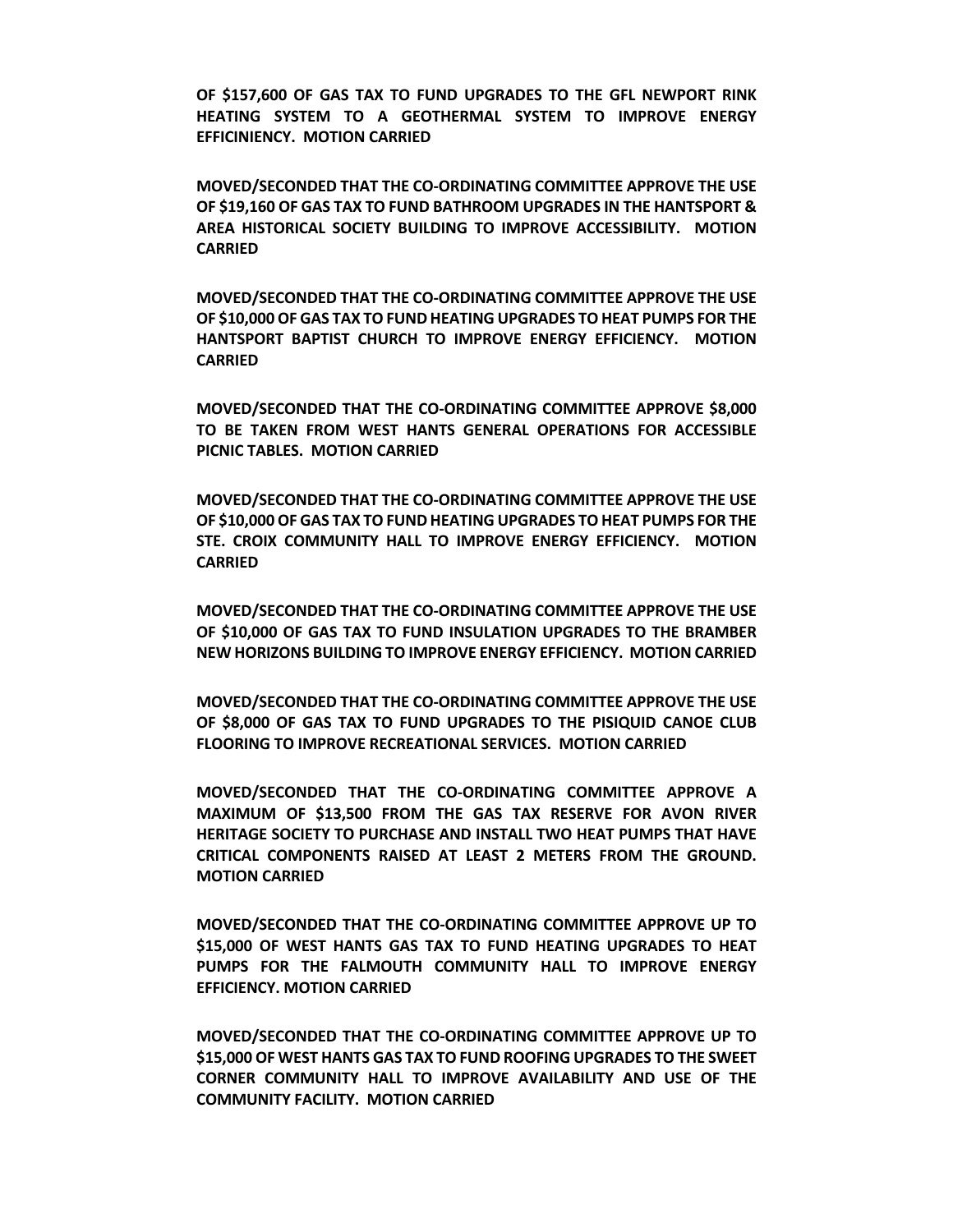# **MOVED/SECONDED THAT THE CO-ORDINATING COMMITTEE APPROVE \$50,000 OF WEST HANTS GAS TAX FUND FOR UPGRADES TO THE HANTS COUNTY EXHIBITION SPRINKLER SYSTEM. MOTION CARRIED**

#### **(b) 2019 – 2020 Temporary Borrowing Resolution – Recommendation Report**

- CAO Laycock provided an overview of the Recommendation Report put forward for consideration regarding two Temporary Borrowing Resolutions.
- Mayor Allen noted that within three months, there will be a review done for fire services, where did the projects identified in the Recommendation Report fit into that. Asked why they are dealing with anything fire department related at this point, like buying supplies when they don't have the study on the fire services needs done yet. CAO Laycock noted because one is relevant to the other, this allows for when the RFP comes back that they are ready to go. Stated they did not have to move forward, it just puts them in a position to be ready.
- Mayor Allen asked why the Hantsport Fire Department needed to be replaced. CAO Laycock responded, because of safety for the volunteers. Noted there is insufficient room for the trucks, they have had to move their gear to common areas where there is off gassing from the equipment. Noted that the recommendations do not commit the municipality to anything but allows them to act when they need to.
- Warden Zebian commented that parts of the fire station are no longer in use to the public, such as the community space because of the required kitchen upgrades. Noted that the actual equipment and trucks have outgrown the station.

**MOVED/SECONDED THAT THE CO-ORDINATING COMMITTEE APPROVES A TEMPORARY BORROWING RESOLUTION 19/20-02 IN THE AMOUNT OF \$2,625,000 FOR HANTSPORT FIRE DEPARTMENT STATION. MOTION CARRIED**

**MOVED/SECONDED THAT THE CO-ORDINATING COMMITTEE APPROVES A TEMPORARY BORROWING RESOLUTION 19/20-04 IN THE AMOUNT OF \$41,500, FOR RADIOS FOR THE BROOKLYN FIRE DEPARTMENT STATION 1 AND 2 AND FOR JAWS OF LIFE EQUIPMENT FOR SOUTH WEST HANTS FIRE DEPARTMENT. MOTION CARRIED**

# **8. ADDITIONS TO THE AGENDA** – if any

• None

# **9. IN-CAMERA (if any)**

**(a)** Contract Negotiations

*Those that remained for the in-camera session included the Co-ordinating Committee members, Alternate Committee members Bregante and Daniels, CAO Laycock, Interim CAO Richard, Consolidation Consultant Coutinho, and Project Administrator Jones.*

> **MOVED/SECONDED THAT AT 7:27PM, THE MEETING MOVED IN-CAMERA TO DISCUSS CONTRACT NEGOTIATIONS. MOTION CARRIED**

> **MOVED/SECONDED THAT AT 8:38PM, THE MEETING MOVED OUT OF IN-CAMERA. MOTION CARRIED**